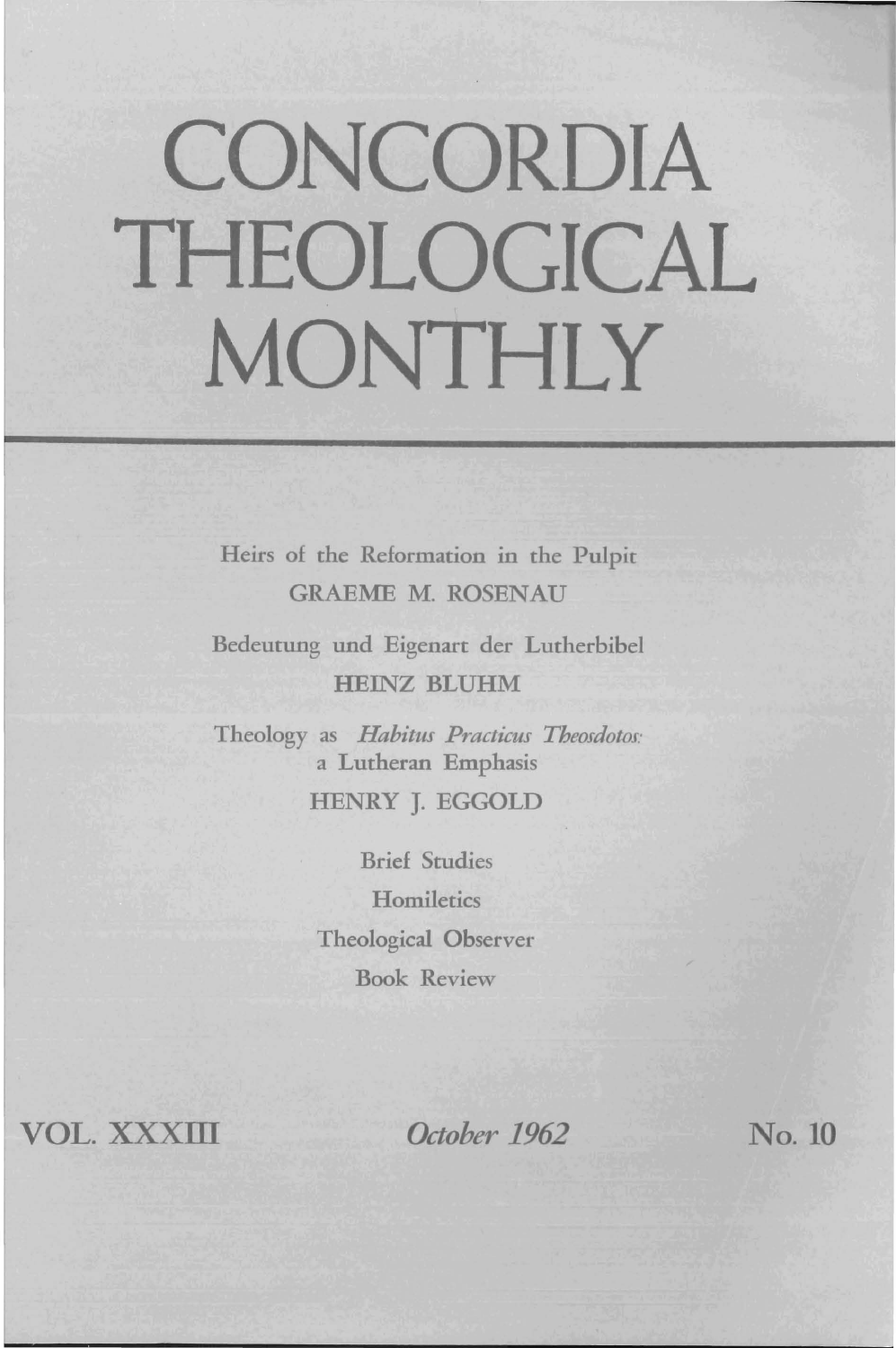## **Theology** as *\_liabitus Practicus Theosdotos:*  A Lutheran Emphasis

By HENRY]. EGGOLD

T HE theologians of the 17th century distinguished between the abstract and the concrete use of the term "theology." Only in an abstract, accidental, and relative sense did they call theology "doctrine ... or even a book or a system exhibiting theology." 1

However, in a concrete sense, they viewed theology as a God-given, practical aptitude. This is evident from the following two definitions suggested by Qucnstedt and Gerhard:

Theology, taken concretely and as a *habitus,* is the God-given, practical aptitude of the mind which the Holy Ghost bestows upon a man through the Word concerning the true religion for the purpose of leading sinful man through faith in Christ to God and to eternal life.2

Theology, viewed as a *habitus* and concretely, is a divinely given discipline, bestowed upon a man by the Holy Spirit through the Word, whereby he is not only instructed in the knowledge of divine mysteries, by the illumination of the mind, so that what he understands produces a salutary effect upon the disposition of his heart and the actions of his life, but also qualified to inform others concerning these divine mysteries and the way of salvation and to vindicate heavenly truth from the corruptions of gainsayers, so that men, abounding in true faith and good works, are led to the kingdom of heaven.<sup>3</sup>

Both definitions suggest that *habitualiter, concretive,* and *essentialiter,* theology is "the knowledge which is in the mind and inheres in the spirit of man."<sup>4</sup> The sub*iectum quod* of theology is the man of God who has been instructed in the *habitus* of theology. The *subiectum quo* is his mind and intellect.<sup>5</sup> Weismann adds the thought that theology as *habitus* "designates and requires a soul experienced, exercised, and confirmed in knowing and judging divine and spiritual things." 6

The word *habitus* serves as a translation of the Greek word  $E_{\text{eff}}$  (Heb. 5:14), which means a power acquired by practice or use.7 Another New Testament synonym is  $i \times \alpha \nu \acute{\sigma} \tau \eta \varsigma$  (2 Cor. 3:5), translated "sufficiency." Another synonym is  $\dot{\epsilon} \xi \alpha \rho \tau \zeta \omega$ (2 Tim. 3: 17: "thoroughly equipped" for every good work). Hoenecke adds the following synonyms: *Fertigkeit, Geschicklichkeit, Tuchtigkeit.8* 

On the basis of the definition of theology as a spiritual aptitude, Gerhard is

5 Ibid., Thesis XXXVII, p. 12.

6 Christian Eberhard Weismann, *Institutio- /Zes theologiae* (Tubingae, 1739), p. 11.

<sup>1</sup> Joh. Andreas Quenstedt, *Theologia didactico-Polemica Jive sYJtema theologicum* (Lipsiae, 1715) , Pars I, Caput I, Sectio I, Thesis XXIIX, p.ll.

<sup>2</sup> Ibid., Thesis XXX, p. 11.

<sup>3</sup> John Gerhard, *Loci theologici* (Berlin, 1863), I, par. 31, p.8.

<sup>4</sup> Quenstedt, Thesis XXIIX, p. 11.

<sup>7</sup> Joseph Henry Thayer, *A Greek-English Lexicon of the New Testament* (New York, 1889), p. 224.

<sup>8</sup> Adolf Hoenecke, *Ev. Luth. Dogmatik* (Milwaukee, 1909), I, 248.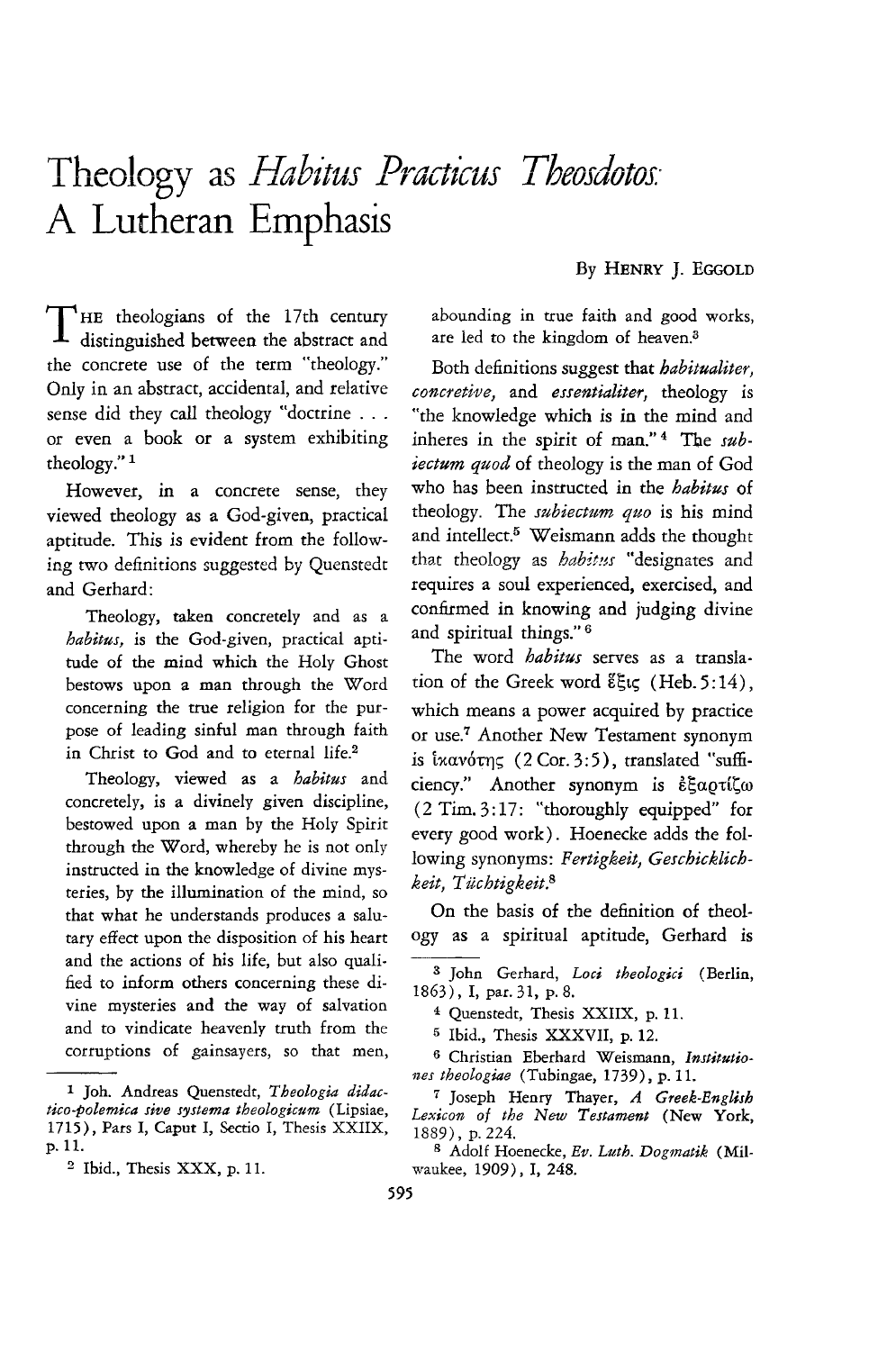willing to apply the term to "the Christian faith and religion which is common to all believers, the learned as well as the unlearned, so that in this sense all who know and assent to the articles of the faith can be designated theologians." <sup>9</sup> However, Quenstedt points out that this *theologia catechetica* is not sufficient for the theologian. He must also possess the *theologia acroamatica,* which "teaches and establishes the mysteries of the faith and refutes the errors contrary to the sound doctrine more accurately and copiously and is the province of bishops and presbyters in the church and particularly of those who teach not Christians generally but the future teachers of Christians." 10

The theologian, then, "is a man instructed in the theological habitude by which he is rendered prepared for explaining and defending the heavenly truth. In a special and more excellent sense a theologian is a reborn man giving immovable assent to the primal truth which reveals the mysteries of the faith and resting upon it with special trust, apt to teach others and to convince the gainsayers."<sup>10a</sup>

As concerned as the dogmaticians were to point out that the remote genus of theology is the disposition of the soul of the theologian, they were equally concerned to establish the fact that the near *(propinquum)* genus of theology is summed up in the word *practicus*.<sup>11</sup> Lest the aptitude required of the theologian be construed to be merely intellectual, quiescent, and contemplative, they emphasized at great length that

Theology is eminently practical wisdom teaching all things from the revealed Word of God that are necessary, with respect to knowledge, for true faith in Christ; with respect to deed, for sanctification of life; and for the attainment of eternal life by sinful man. $12$ 

**In** fact, Calov declares that whatever is treated in theology is proposed for no other purpose than that it be directed to practice; nor is anything revealed in Scripture in order that it should ultimately exist in knowledge alone.13 All the conclusions of theology, if not in a formal sense, certainly virtually and ultimately, tend toward practice. Quenstedt points out that while theology certainly requires a knowledge of things to be done, it does not have knowledge for its final purpose, but advances beyond knowledge to practice.<sup>14</sup>

The theologians base their argument that theology is thoroughly practical on the following points:

- 1. Its purpose. The intermediate goal of theology is true faith in Christ, from which naturally follows sanctity of life. The ultimate formal end of theology is the beatific vision and enjoyment of God. The ultimate objective end is God, infinitely perfect and entirely good.
- 2. Its special object. It is an operative discipline, not speculative. It concerns itself with man, not in a theoretical sense, but insofar as he is the subject of operation, or inasmuch as the sinner, liberated from his own

<sup>9</sup> Gerhard, par. 4.

<sup>10</sup> Quenstedt, Thesis XVIII, p. 9.

lOa David Hollaz, *Examen theologicum aeroamaticum,* 4th ed. by John Henry Hollaz (Stockholm, 1725), Cap. I, Quaestio 18, p. 14.

<sup>11</sup> Abraham Calov, *Systema locorum theologicorum* (Wittenbergae, 1655), Caput I, par. 4.

<sup>12</sup> Hollaz, Quaestio 1, p. 1.

<sup>13</sup> Calov., loc. cit.

<sup>14</sup> Quenstedt, Caput I, Sectio II, p. 16.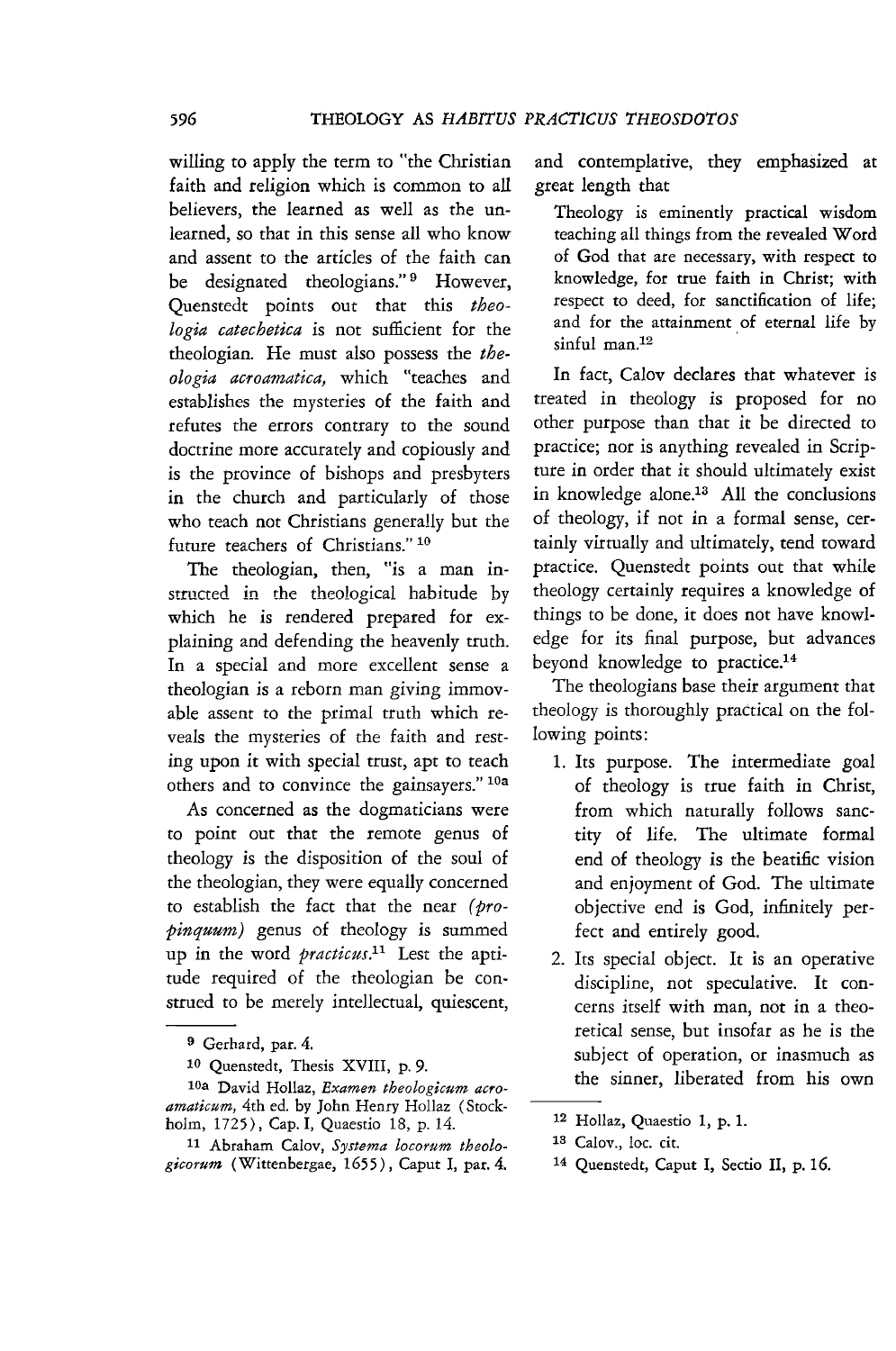misery, is transferred to a most blessed state.

- 3. Its means. The theologian uses the most efficacious means of salvation, the Word and the sacraments, which have been directly ordained for the practice of faith and piety.
- 4. Its general object. Everything in theology is finally reducible to practice.
- 5. The proper function of theologians. The work of theologians is practical: they exhort, they admonish, they console, they absolve the penitent and administer the sacraments; they exercise church discipline. These are all practical functions.
- 6. Its principle. The principle of theology is divine revelation. All things in Scripture are designed for a practical end. If the end of divine revelation is practical, so must theology be practical.
- 7. The analytical process of theology. Whatever discipline is analytical is practical. Theology is analytical because the goal is first established.
- 8. The requirements for the study of theology. The requirements for theological study are practical, namely, *oratio, meditatio, tentatio,* all of which are practical.<sup>15</sup>

In addition to demonstrating that theology is an eminently practical aptitude, the 17th-century theologians devote considerable attention to answering objections to this definition. Hollaz lists and answers the following objections to the thesis that theology is a practical kind of wisdom *(sapientia practica):* 

- 1. The Scholastics define theology as doctrine. Answer: In a secondary sense it is doctrine; in a primary sense it is the practical *habitus.*
- 2. Not all the requirements of wisdom are met by theology. To this Hollaz replies: "Theology rules as queen over the inferior disciplines, reducing them, together with the intellect of man, to the obedience of faith and taking captive every thought, as Paul declares 2 Cor. 10:5. . . . All the orders you will come upon in the humble hut of metaphysics, the same also, and far more sublime, you will find in the very extensive realm of theology." 16
- 3. Wisdom is a theoretical *habitus.*  Theology is not a theoretical *habitus.*  Therefore it is not wisdom. Hollaz asserts that the major premise, hence also the conclusion, is false.
- 4. Whatever discipline is occupied with the knowledge of God is not practical. Answer: We know God not in a speculative but in a practical sense, in order that we may fix all our trust on Him and be led to the love and worship of Him.
- 5. In a practical science all conclusions are practical. But in theology not all conclusions are practical. Hence it *is*  not a practical science. Answer: All things which are treated in theology look to practice, if not immediately and directly, nevertheless mediately and indirectly.
- 6. Archetypal theology (God's knowledge of Himself) is theoretical, hence ectypal theology (our derived knowl-

<sup>15</sup> Calov, Questio V, pp. 28-30. Cf. Hollaz, Quaestio 12, pp. 7-10.

<sup>16</sup> Hollaz, p. 8.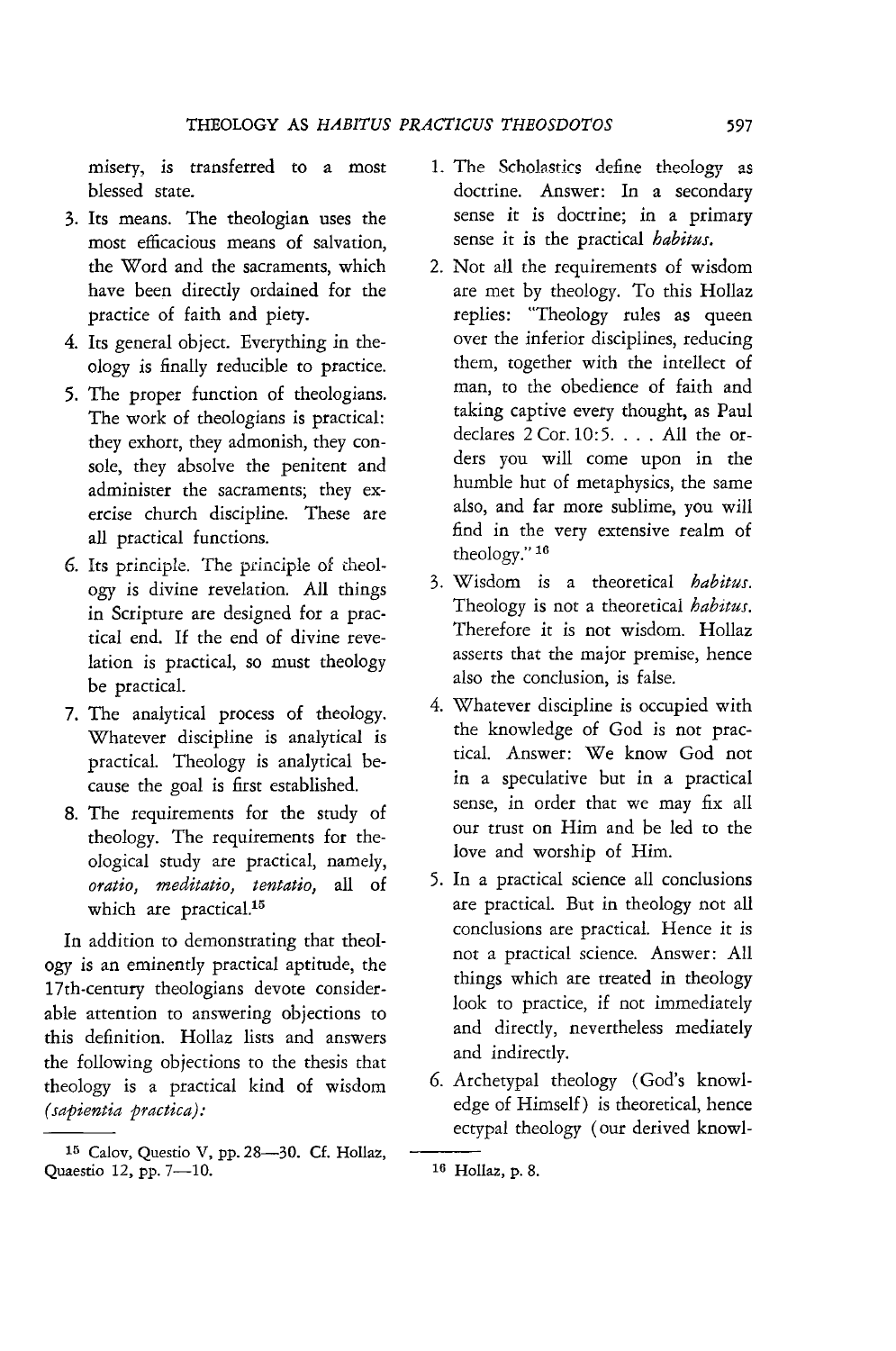edge of God) is also theoretical. Answer: Archetypal theology is practical, formally considered, for this term designates the practical act of understanding by which God conceives knowledge of Himself, as the form of the other (ectypal) theology to be communicated to creatures.

- 7. Practical disciplines have to do with things in our power. Answer: We must distinguish between a human practical discipline and a divine. The object of the latter is God and divine matters.
- 8. The ultimate formal end of theology is the beatific vision of God. This, it is contended, is not something we practice. Answer: The ultimate end of rheology is not only the intellectual vision of God but also the enjoyment of God. And this enjoyment is practical.
- 9. Theology deals with things to be believed and done. It is therefore partly theoretical and partly practical. Answer: Both faith and piety are things we practice. Faith is the application of the promises of the Gospel. Works flow from faith as the ray from the sun and as the rivulet from the source. $17$

The thought that theology is a *habitus practicus* is more than a dogmatic truth for Gerhard, because after each locus of his *Loci theologici* he has a section devoted to *usus practicus.* 

The dogmaticians further speak of the *habitus practicus* as *theosdotos,* to indicate that this habit is neither innate nor acquired by human reason. Quenstedt deelares: "A concreated *habitus* of theology belonged to Adam, but an inborn *habitus*  to no one. After the fall theologians are not born but made, namely, taught by God through the written Word." 18

Hence, in an excellent statement, Weismann says:

Theology is a supernatural and divine habit. That is natural which we are able to perceive and acquire by natural reason alone; thus also the theological habit is called supernatural, not only because the principle of knowledge is supernatural, which is divine revelation, or the Word of God, but also because strength and spiritual and supernatural gifts are required for knowing and teaching divine things in a salutary way and according to the evident intention of the revealing God.<sup>19</sup>

This statement leads to the consideration of two truths. The first is that the principal efficient cause is the Triune God, or more particularly, the Holy Spirit.<sup>20</sup> In the proper study of theology, Weismann reminds us, the Holy Spirit cannot be absent, because He is joined with the Word of God to illuminate, to open the eyes and the understanding.<sup>21</sup> To substantiate this point the dogmaticians quote passages like James 1:5: "If any man lack wisdom let him ask of God." James 3:17: "The wisdom that is from above is first pure."  $2$  Cor.  $3:5, 6$ : "Not that we are sufficient of ourselves to think anything as of ourselves, but our sufficiency is of God, who also hath made us able ministers of

21 Weismann, p. 12, n.6.

<sup>17</sup> Ibid., pp. 8-10. Cf. Quenstedt, p. 17.

<sup>18</sup> Quenstedt, Caput I, Sectio II, Quaestio III, p.16.

<sup>19</sup> Weismann, p. 11.

<sup>20</sup> Quenstedt, Thesis XXXI, p. 11.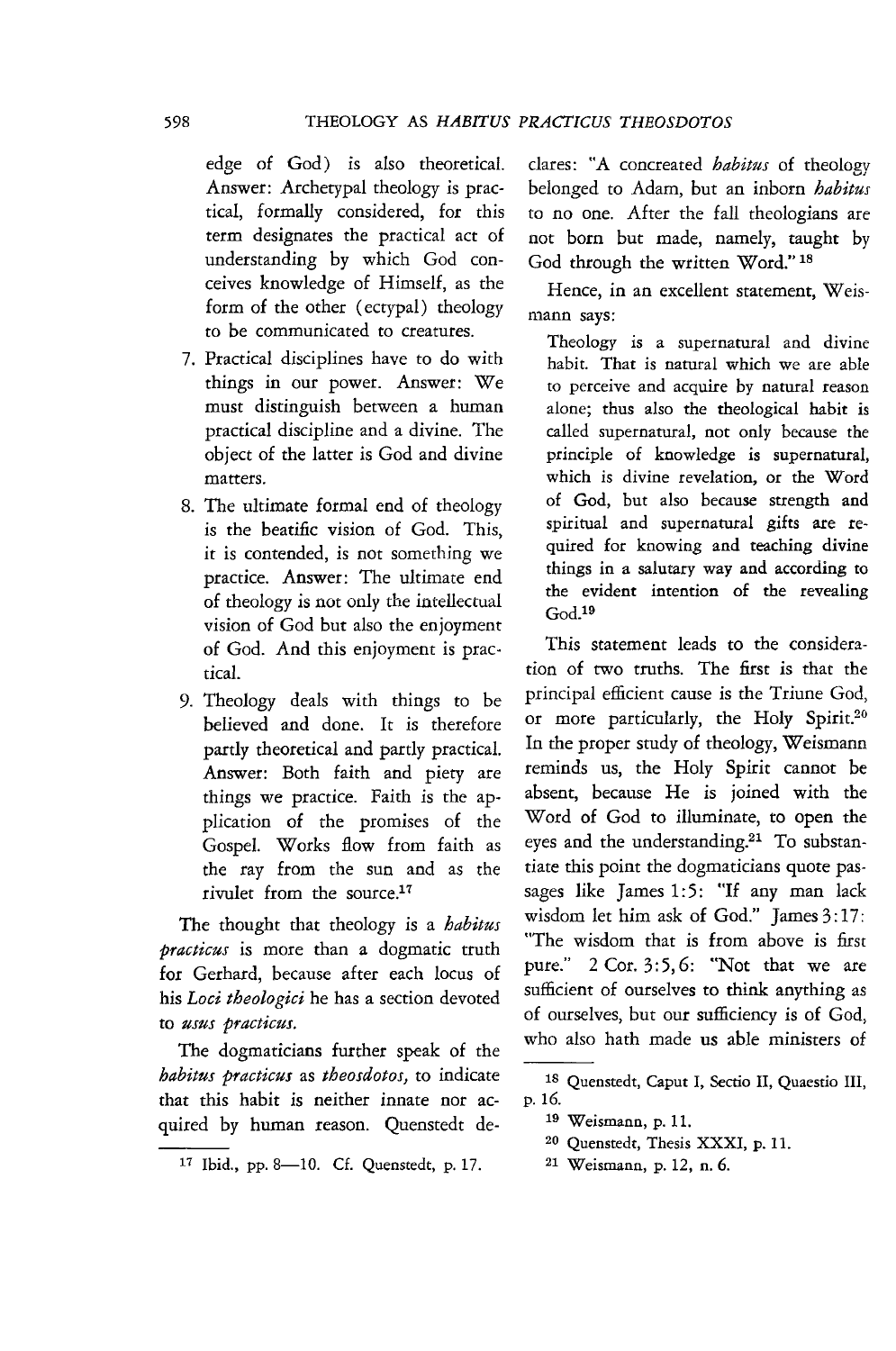the New Testament." 22 Accordingly, the *habitus practicus* is also *spiritualis, super* $natural$ *s*, *theosdotos*.

To the question: How *is* the Holy Spirit imparted? the dogmaticians are quick to answer, "Not by immediate infusion." The holy writers were immediately inspired, it is true. Again Hollaz can declare that on Pentecost the apostles were made theologians in a moment.23 However, apart from these exceptional cases, "The mediate cause of theology is the written Word of God, for we know nothing concerning the divine mysteries except through the divine revelation comprehended in the Sacred Letters. The written Word of God is the incorruptible seed from which the church is born." 24 Hence Hollaz decries the opinion of the fanatics who assert

that spiritual theological knowledge is derived either from the immediate illumination of the Holy Spirit or from the internal light of the soul, or by recollection through introversion into the hidden recesses of the soul, or that this knowledge is only a matter of understanding the mystical sense. We know that the literal meaning (in the logical sense) of the Biblical statements is divinely and immediately intended by the Holy Ghost in the words.25

Only he is a theologian in the proper sense who has been regenerated by the Holy Spirit and has been given the *habitus*  as a gift of grace through the Word. However, in an improper and wide sense, the dogmaticians do call that man a theologian who expounds, confirms, and defends the-

ological truths, although destitute of sincere holiness of disposition.26 To use the categories of Hollaz, he has only external literal theological knowledge, "by which one treats the words of Scripture, insofar as they are analogous to human words, according to the rules of grammar and rhetoric and searches out and extracts something of their meaning thereby." 27 He lacks the internal literal sense, which requires supernatural grace.

Strangely enough, however, Hollaz ascribes to the unregenerate man a Spiritwrought knowledge:

The knowledge of God and of divine mysteries in the intellect of unregenerate man, who has been enlightened imperfectly and pedagogically by the Holy Spirit through the Sacred Scriptures, is not spiritual in an absolute sense but *is* literal; this literal know ledge is not natural or carnal, but supernatural and can be regarded as and called spiritual in a way and in some respects.28

Quenstedt agrees that even the unregenerate in a certain way have the assisting grace of the Holy Spirit, although they lack the *gratia inhabitans.29* 

A final thought remains. The theological, practical aptitude of the soul, divinely given, is acquired through the use of divinely prescribed means, the Word and the sacraments. All who aspire to the title of theologian have good cause to apply themselves diligently to the means of grace in order that the Holy Spirit may make them more able ministers of the New

29 Quenstedt, Seetio II, Quaestio III, p. 16.

<sup>22</sup>Ibid.

<sup>23</sup> Hollaz, Quaestio 13, p. 10.

<sup>24</sup> Quenstedt, Thesis XXXIII, p. 12.

<sup>25</sup> Hollaz, Quaestio 20, p. 15.

<sup>26</sup> Ibid., Quaestio 18, p. 14. Cf. John William Baier, *Compendium theologiae positivae*  (Sancti Ludovici, 1879), I, 69.

<sup>27</sup> Hollaz, Quaestio 20, p. 18.

<sup>28</sup> Ibid., Quaestio 21, p. 16.